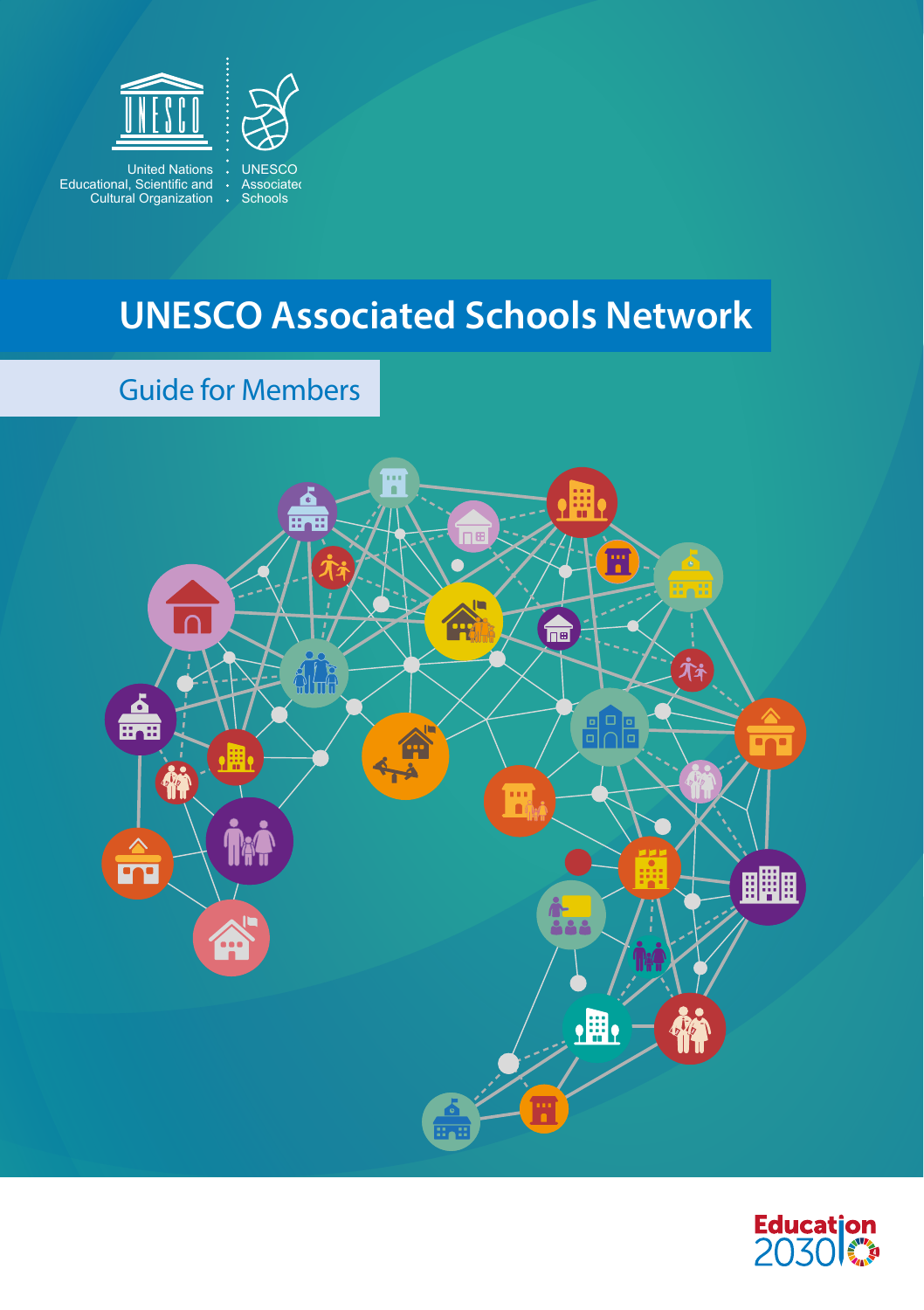#### **UNESCO Education Sector**

Education is UNESCO's top priority because it is a basic human right and the foundation on which to build peace and drive sustainable development. UNESCO is the United Nations' specialized agency for education and the Education Sector provides global and regional leadership in education, strengthens national education systems and responds to contemporary global challenges through education with a special focus on gender equality and Africa.



Educational, Scientific and Cultural Organization

**Education** Sector

#### **The Global Education 2030 Agenda**

UNESCO, as the United Nations' specialized agency for education, is entrusted to lead and coordinate the Education 2030 Agenda, which is part of a global movement to eradicate poverty through 17 Sustainable Development Goals by 2030. Education, essential to achieve all of these goals, has its own dedicated Goal 4, which aims to *"ensure inclusive and equitable quality education and promote lifelong learning opportunities for all."* The Education 2030 Framework for Action provides guidance for the implementation of this ambitious goal and commitments.



Published in 2019 by the United Nations Educational, Scientific and Cultural Organization

7, place de Fontenoy 75352 Paris 07 SP, France

#### © UNESCO 2019



This publication is available in Open Access under the Attribution-ShareAlike 3.0 IGO (CC-BY-SA 3.0 IGO) license [\(http://creativecommons.org/licenses/by-sa/3.0/igo/\). By](http://creativecommons.org/licenses/by-sa/3.0/igo/) using the content of this publication, the users accept to be bound by the terms of use of the UNESCO Open Access Repository [\(http://www.](http://www.unesco.org/open-access/terms-use-ccbysa-en) [unesco.org/open-access/terms-use-ccbysa-en](http://www.unesco.org/open-access/terms-use-ccbysa-en)*).*

The designations employed and the presentation of material throughout this publication do not imply the expression of any opinion whatsoever on the part of UNESCO concerning the legal status of any country, territory, city or area or of its authorities, or concerning the delimitation of its frontiers or boundaries.

Cover credit: Oez/Shutterstock.com; The Noun Project: Adrien Coquet, Rose Alice design, Astana Mutiara, Misirlou, Hat-Tech, Deemak Daksina, ProSymbols, Nociconist, David, Kevin, Scott Dunlap, Dinosoft Labs, and Ghan Khoon Lay.

Designed by Ana C. Martin Printed by UNESCO *Printed in France*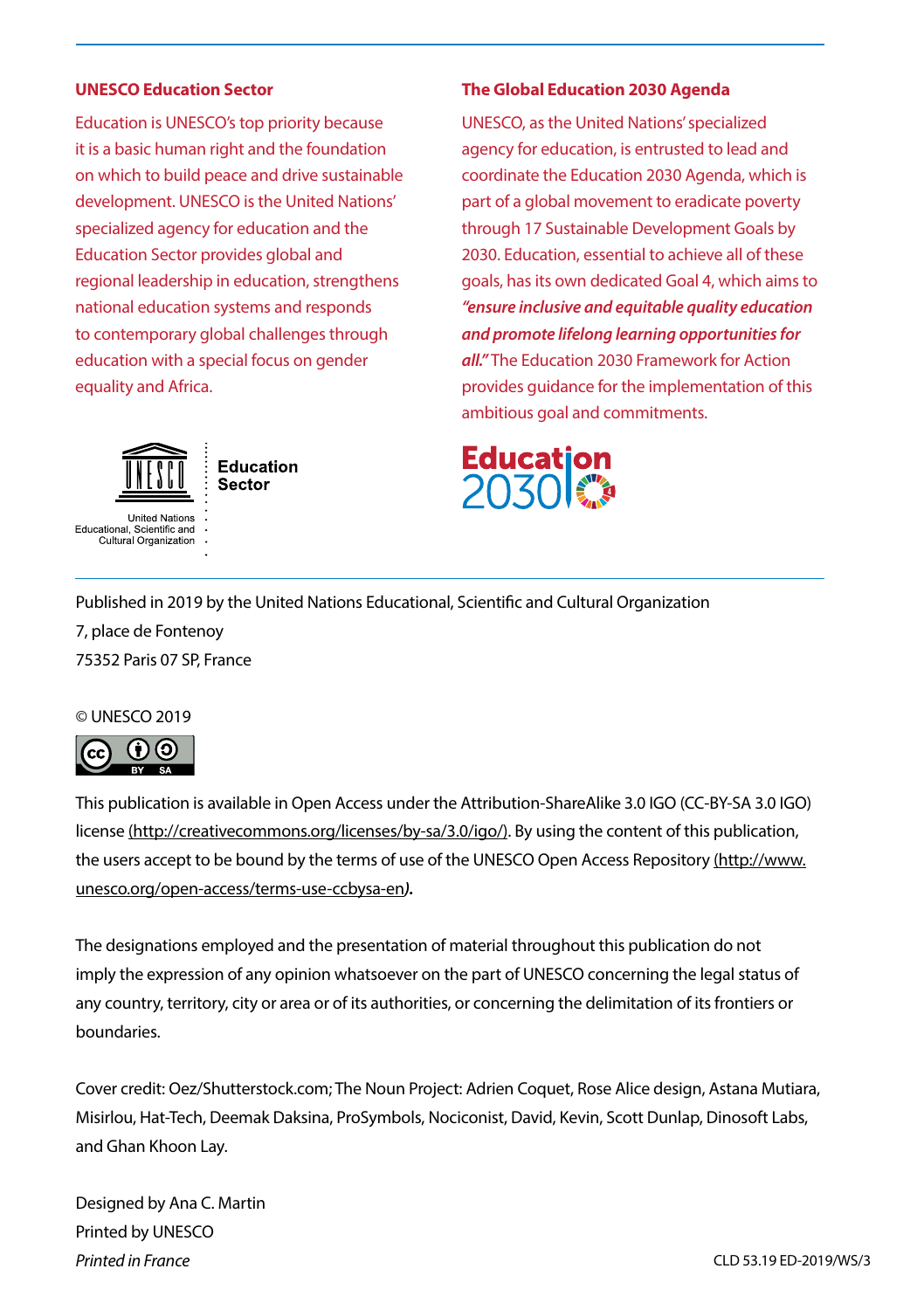# **Table of contents**

**Introduction** The UNESCO Associated Schools Network About this guide

**Belonging to ASPnet:** What does it mean?

**Being a member:**  What are the benefits?

**Holding the promise:**  What are our obligations?

**Making a difference:** How do we translate our commitment into action?

**Reaching out:** How can we show and share our work?

**Using the logo:** What are the rules?

**Looking for support:** Where can we turn?

**Knowing the basics:** What reference materials are available?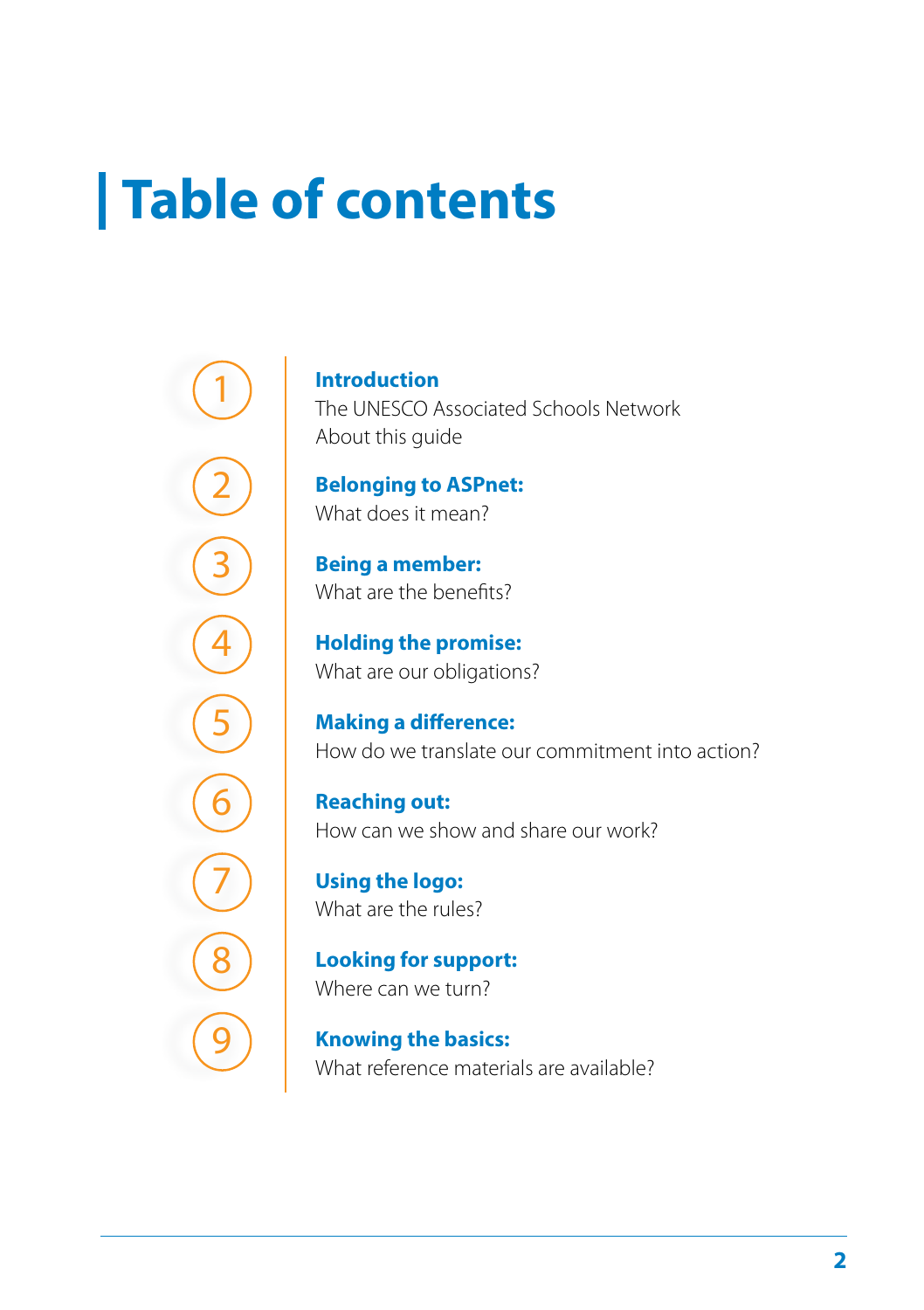## 1**Introduction**

#### **The UNESCO Associated Schools Network**

The UNESCO Associated Schools Network (ASPnet) aims to 'construct the defences of peace in the minds' of its students. It promotes the values and principles of the Constitution of UNESCO and the Charter of the United Nations which include: fundamental rights and human dignity, gender equality, social progress, freedom, justice and democracy, respect for diversity and international solidarity.

The origins of ASPnet go back to 1953, when UNESCO launched a project called the 'Scheme of Co-ordinated Experimental Activities in Education for Living in a World Community'. Today, ASPnet represents a global network of 11,700 educational institutions in 182 countries<sup>1</sup>, which provide pre-primary, primary, secondary, technical and vocational education, or teacher training.

As a member of ASPnet, your institution is committed to supporting UNESCO's mission and to translate its global goals into teaching, learning and concrete action.

#### **About this guide**

This guide is for everyone in your institution: the principal or director, the designated ASPnet focal point, teachers, staff, students, the school board and students' families. It is for everyone involved in the development of the institution's vision and culture, its policies and rules, its governance and day-to-day life, and the planning, management, monitoring and evaluation of activities in and outside classrooms.

It should also be used as a tool to communicate about the purpose and meaning of being an ASPnet member to the local community, local authorities and partners, visitors and the media. The guide is based on, and supplements, the Guide for ASPnet National Coordinators, which defines the overall governance structure of ASPnet and the roles and responsibilities of its different actors. To be distributed to all members of ASPnet around the world, this guide will help them to fully understand and play their role as models and pioneers in educating for peace and sustainable development, and to give their students the means and the space to grow and act as global citizens.

<sup>&</sup>lt;sup>1</sup> As of 1 February 2019.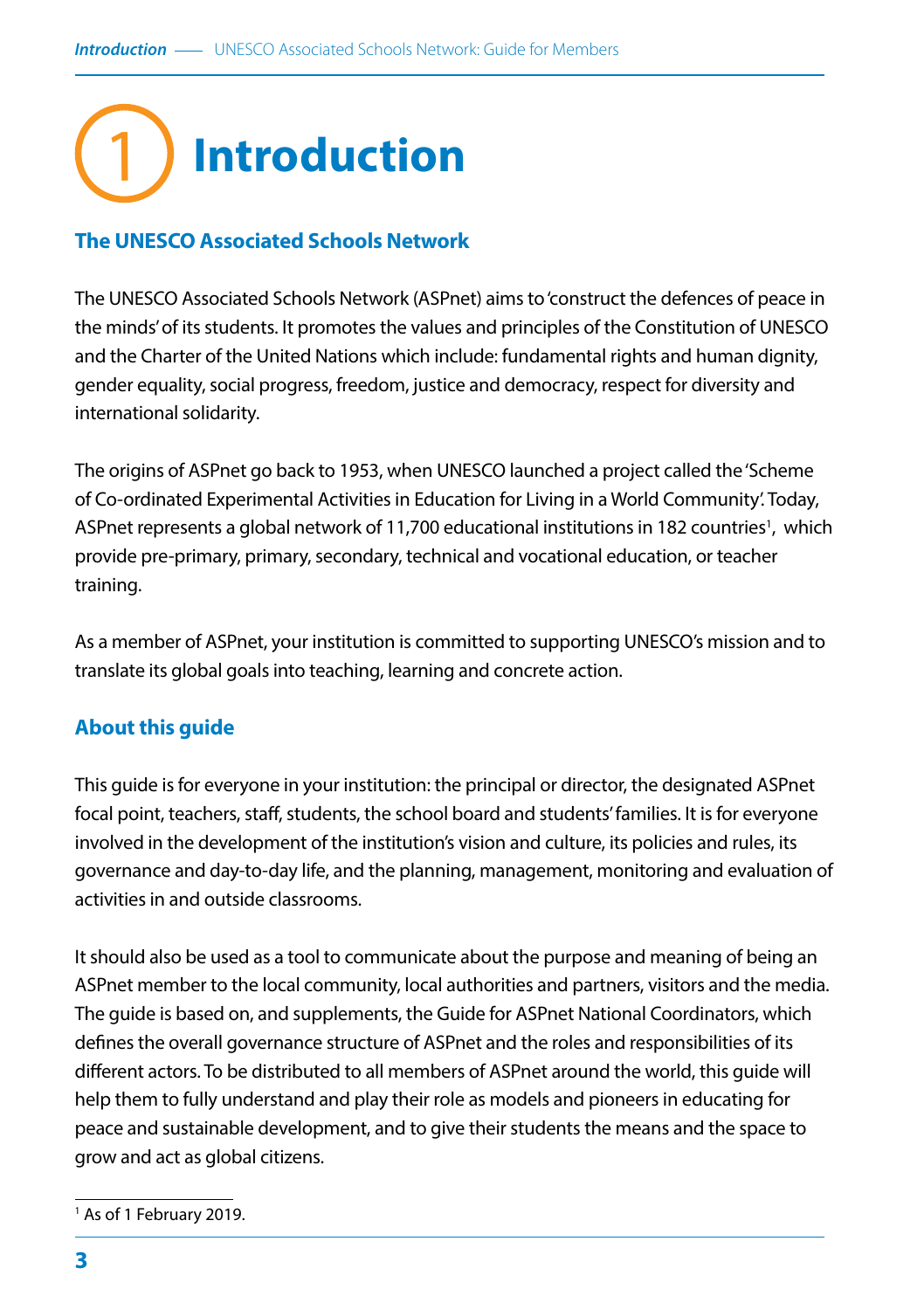## **Belonging to ASPnet**: What does it mean?

#### We are **committed**  to contribute to UNESCO's mission of building peace in the world.

We place UNESCO's **values and objectives** prominently in the organization, policies, programmes, structures, lessons and projects of our institution.

We **teach and practise**  human rights and human dignity, gender equality, a culture of peace and non-violence, justice and democracy, respect for diversity and international solidarity.

#### We

**belong to a global community** of like-minded schools and connect, share knowledge and experiences and develop joint projects with tens of thousands of principals, teachers and students around the world.

#### **The UNESCO Associated Schools Network is open to all schools, in diverse contexts, with different conditions and resources.**

It is not...

2

- **•** A network of 'elite schools'
- **•** Focused on academic excellence or institutional ranking

### **Membership is a voluntary commitment to contribute to peace, international understanding and sustainable development.**

It is not...

- **•** An award
- **•** A 'quality label' for achievements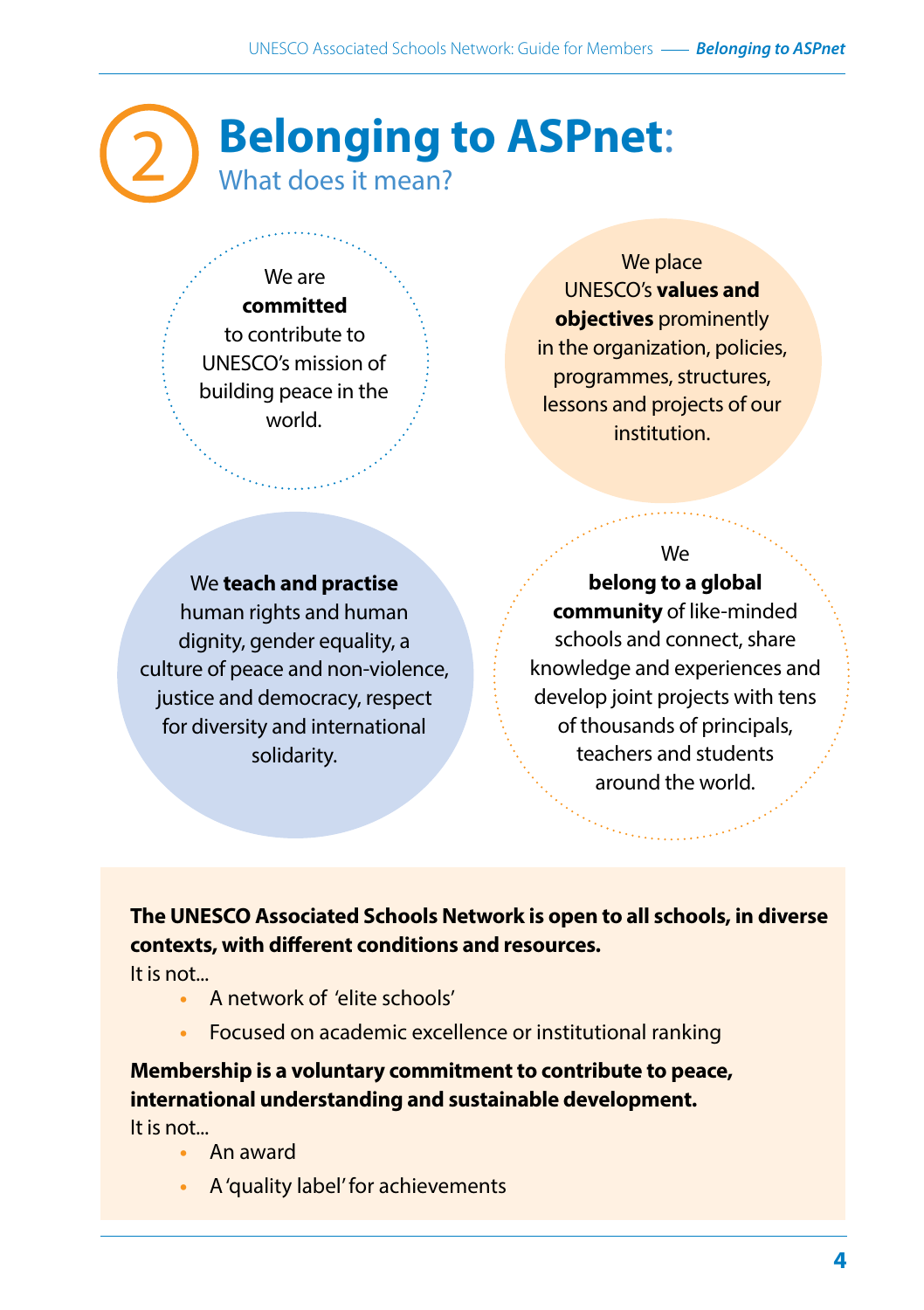## 3 **Being a member**: What are the benefits?

Belonging to a global community of schools which has been recognized since 1953 for its role in sharing and disseminating values, in education for international understanding and in educational innovation

More meaningful and handson learning opportunities for our students, and new and diverse professional learning opportunities for our teachers

Access to thematic guidance, expert knowledge and teaching and learning resources from **UNESCO** 

Opportunities for participation in global campaigns, celebrations and competitions on UNESCO priorities

Connecting, collaborating or twinning with partner schools in over 180 countries around the world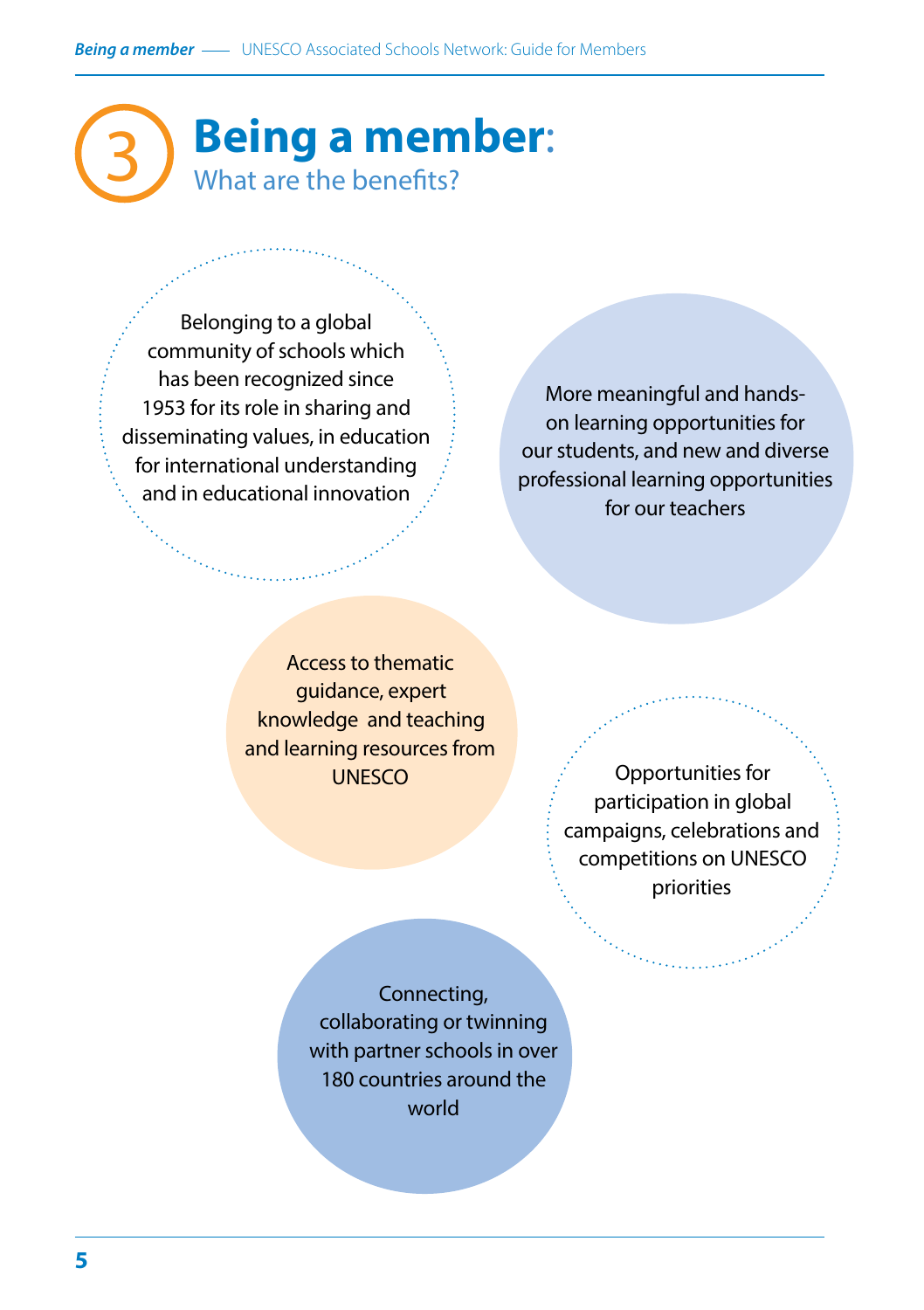Access to the Online Platform for ASPnet (OTA) where every member can upload materials, photos and videos to share and then discover those of other members

Visibility for our activities through OTA, ASPnet social media pages and the UNESCO website, publications and reports

Mutual learning and **Logo Guidelines (see 7)** peer advice from exchanges with fellow ASPnet principals, teachers and students around the world

Authorization to use the logo 'Member of the UNESCO Associated Schools' in accordance with the UNESCO ASPnet

> Access to selected opportunities for our teachers and students to participate online or face-to-face in national, regional or international conferences or fora

ASPnet membership is free of charge for all members. **There are no fees to be paid for applications, admission, certification or renewal of membership.**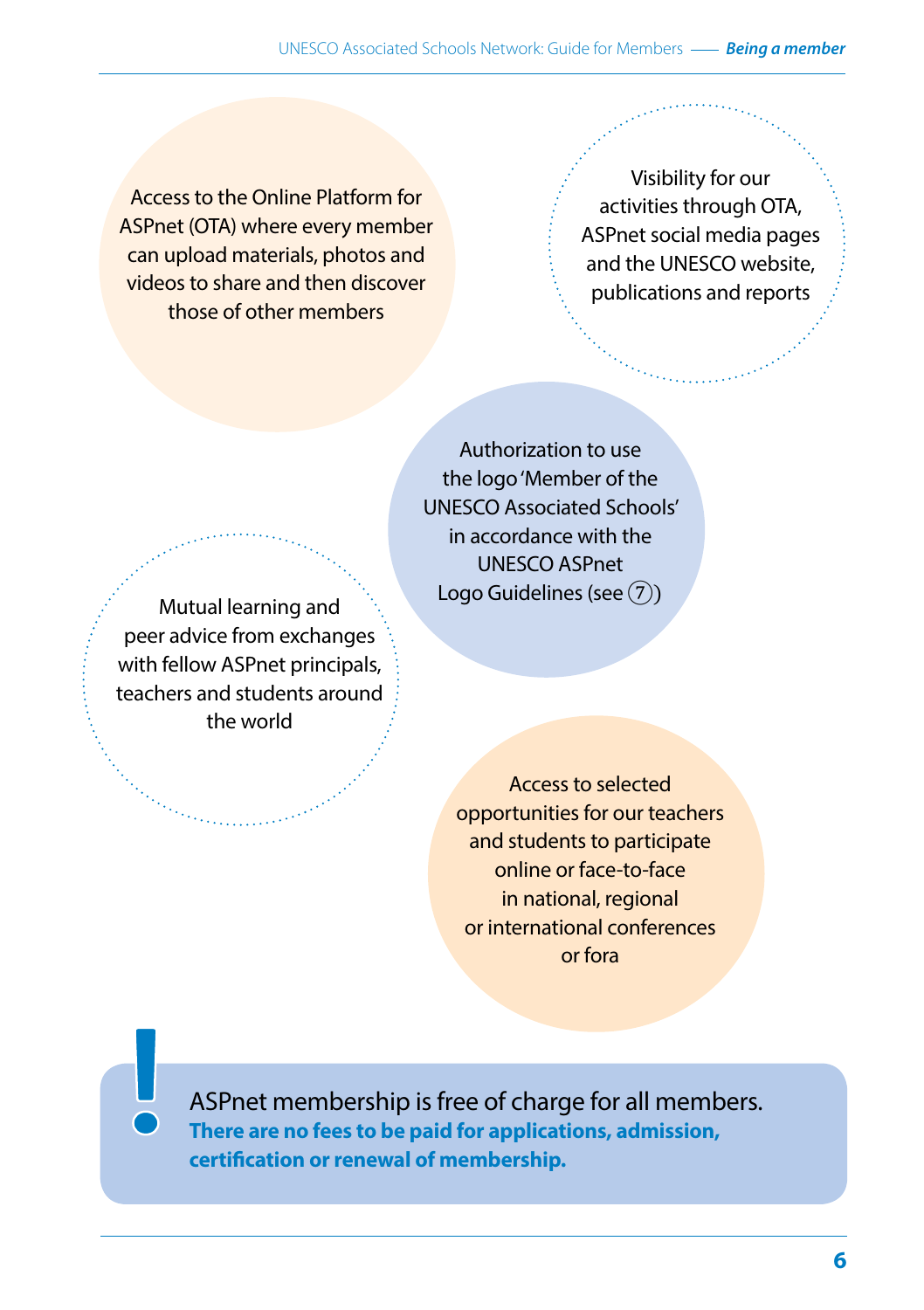

We should uphold **UNESCO's values and principles,** and:

- **a. Submit** an **annual work plan** to our National Coordinator, with a description of the expected achievements
- **b. Send** an **annual report**to the National Coordinator, using the template provided by the date requested
- **c. Participate**, every school year, **in at least one global or regional** project, contest, or campaign proposed by UNESCO, or in a related national activity proposed by the National Coordinator
- **d. Celebrate**, every school year, at least two international days designated by the United Nations, to be selected from the ASPnet calendar on the Online Tool for ASPnet (OTA), involving the entire school community
- **e. Display** an **external sign** of ASPnet membership at the school, as instructed or provided by our National Coordinator
- **f. Inform** our school community about the ASPnet membership (for example, through staff, parent and student meetings, posters and the school website)
- **g. Update** our information (contact data, school statistics and activities) on the Online Tool for ASPnet at least twice every year, using the OTA Tutorial for members available from our National Coordinator or directly on the platform after logging in.

In addition to these requirements set by UNESCO, we may have obligations established by our National Coordinator. Membership has a fixed duration, which ranges from three to five years and is determined by our National Coordinator. Membership can be renewed, as long as we fulfil the required conditions. If we do not fulfil them, our National Coordinator will ask UNESCO to terminate our membership status.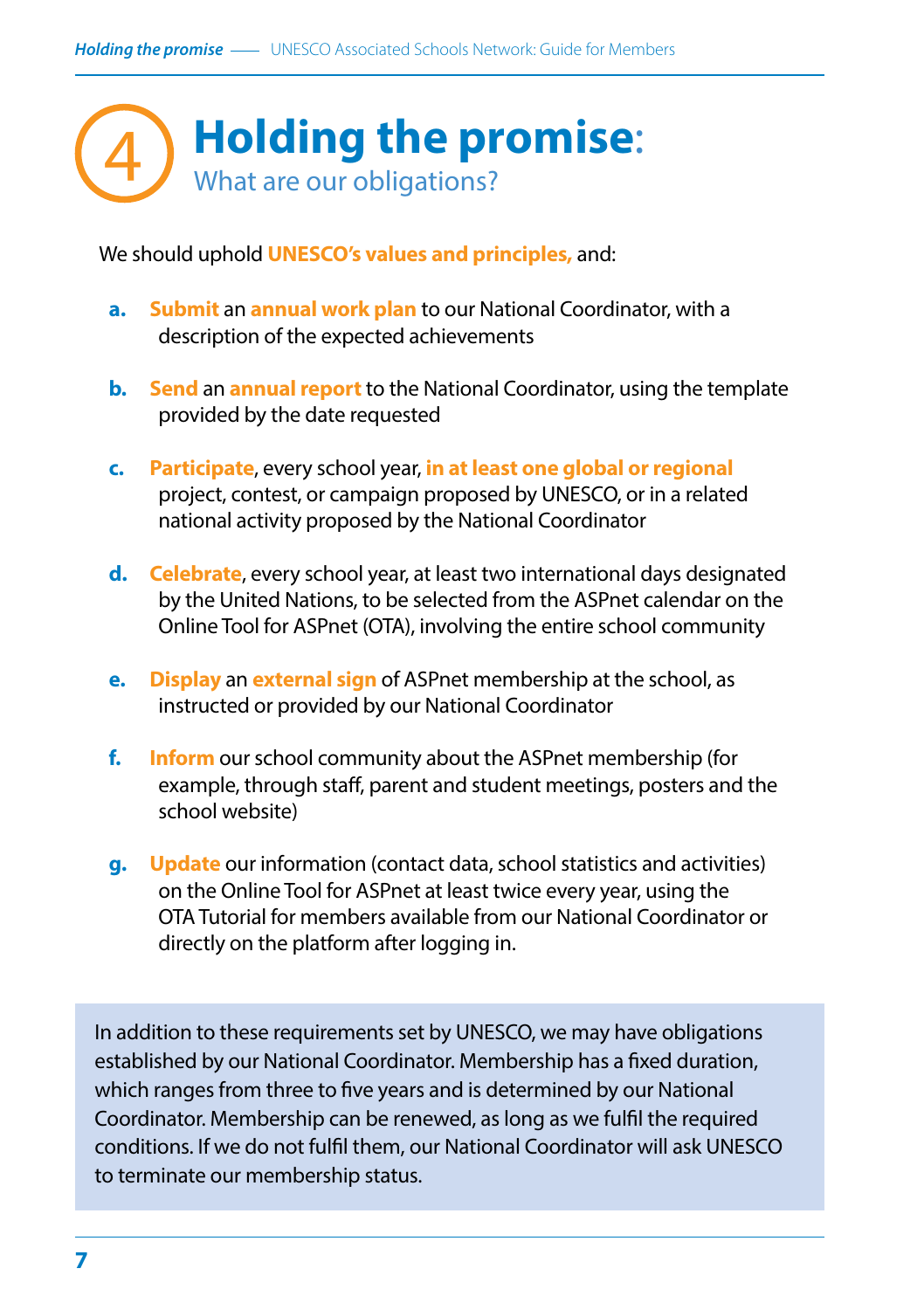

We engage **everyone** in our school – **leadership, teachers, staff, students and families** – in our efforts to make UNESCO's ideals real and tangible. This is called the **whole-school approach**.

We appoint an **ASPnet School Focal Point** and ensure that they have the necessary knowledge, information, time and support to play this role.

We provide a **safe, sustainable, non-violent, inclusive** and **effective** learning environment for all our students, female and male.

We emphasize the **four pillars** of education as defined in UNESCO's 1996 Report *Learning: The Treasure Within:* **(i) Learning to know; (ii) Learning to do; (iii) Learning to be; and (iv) Learning to live together.**

We pioneer **innovative, participatory and creative** methodologies and approaches in order to change and transform education systems and policies.

We **focus** on ASPnet's three thematic action areas :

- **1.** Global citizenship and a culture of peace and non-violence
- **2.** Sustainable development and sustainable lifestyles
- **3.** Intercultural learning and the appreciation of cultural diversity and heritage

We **interact** with and **share** our experiences with our National Coordinator, with other schools, domestically and abroad, and with our community and different partners, in order to widen the impact of our activities.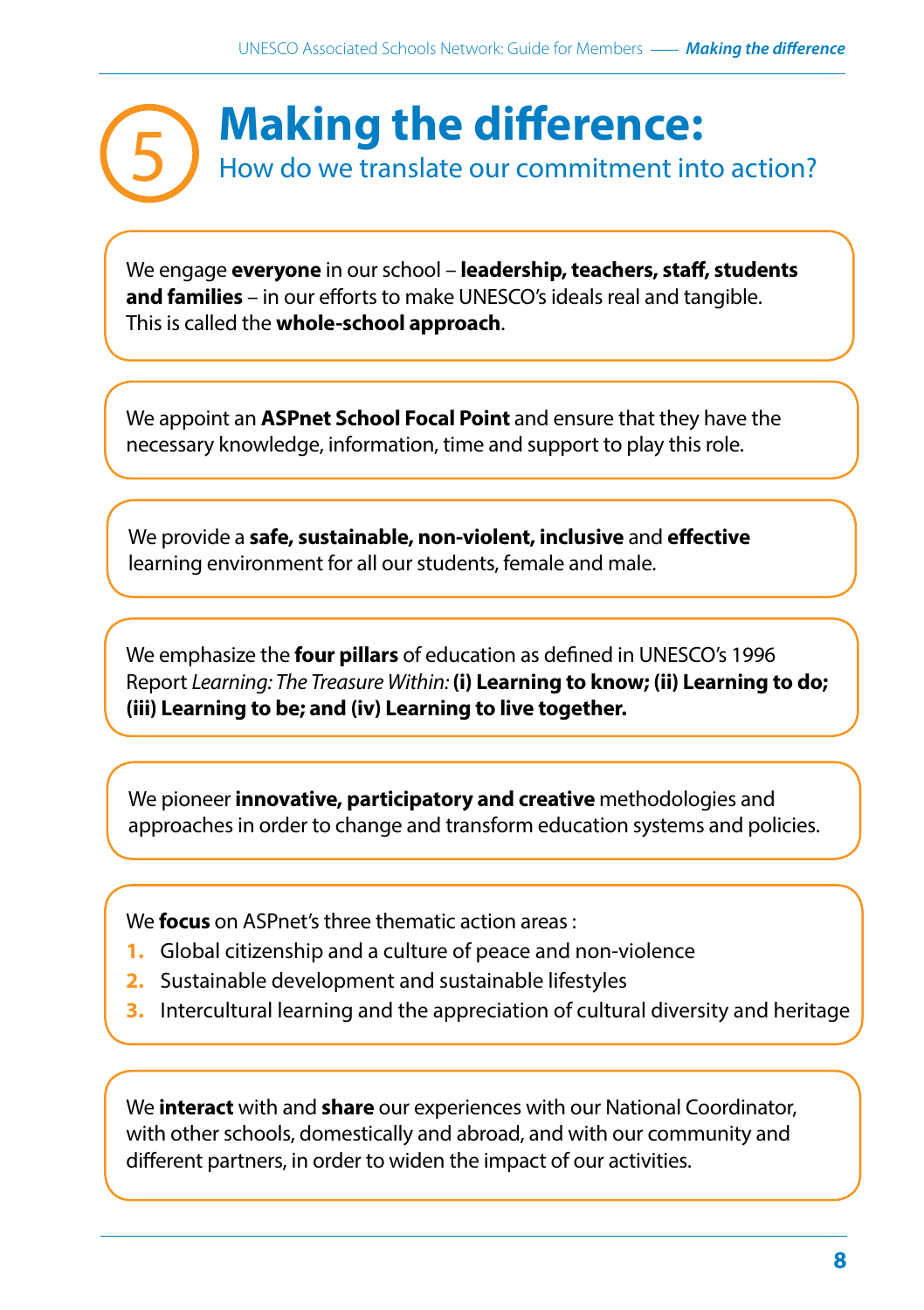

Regularly inform our National Coordinator and other members in our country through existing communication and reporting mechanisms.

Regularly update our school profile on the Online Tool for ASPnet (OTA) and upload documents, learning materials, photos and videos so that members worldwide can see them.

Participate in global UNESCO initiatives and follow the invitations to register our contributions on dedicated websites, on the Online Tool for ASPnet and on ASPnet social media:

Online Tool for ASPnet (OTA) <https://aspnet.unesco.org>

<https://www.facebook.com/aspnet.aspnet>

@ASPnetUNESCO #ASPnetUNESCO

Invite local personalities to our special events (such as celebrations of international days, exhibits and visits from other schools).

Inform local media about our membership and our activities.

Report regularly to our school and local community (for example, through our website or social media page, newsletter, flyers and notice boards).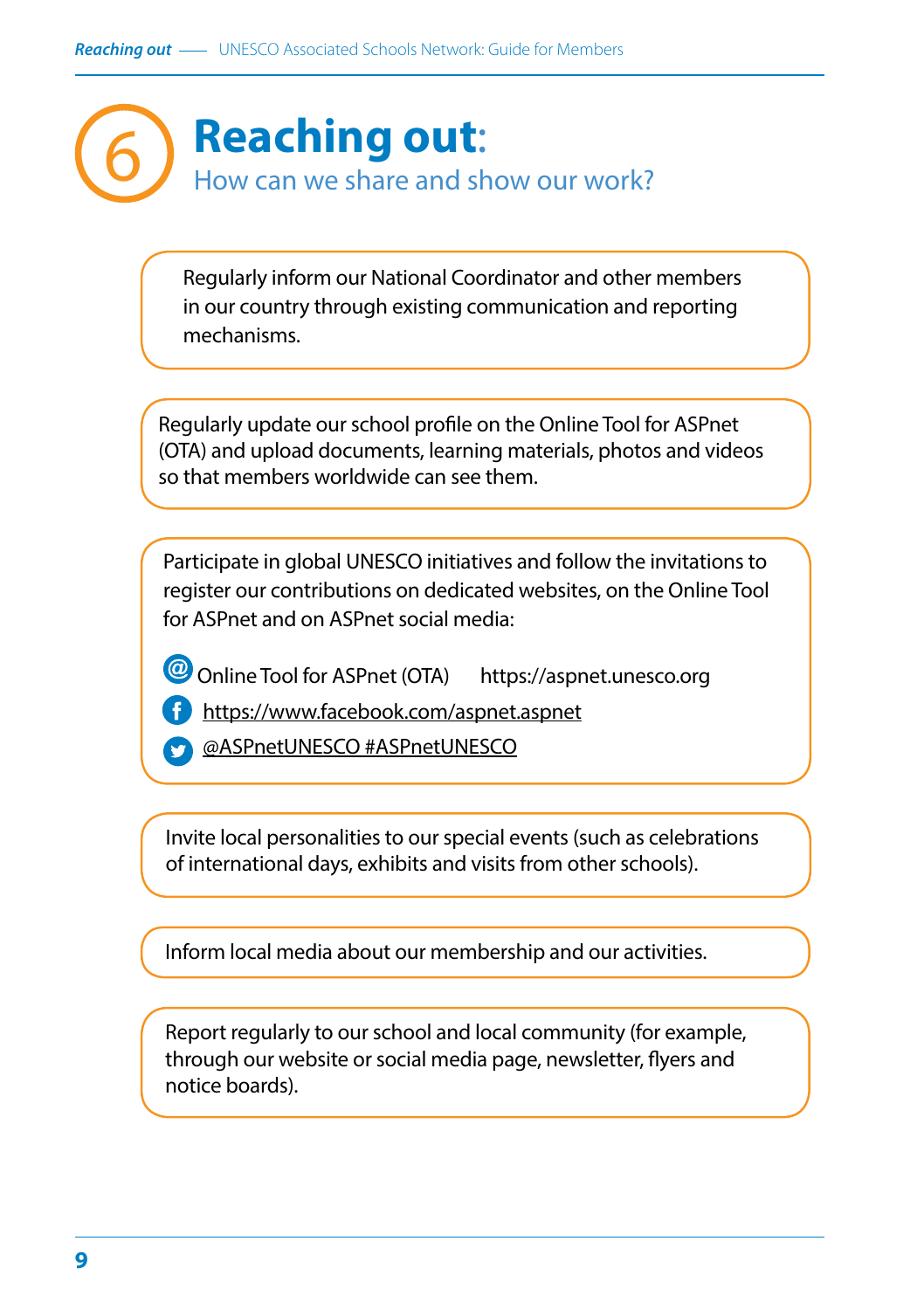

In order to demonstrate our institution's association with UNESCO, we are encouraged to use the UNESCO-ASPnet members' logo. We can obtain the logo from our National Coordinator. We have to respect the conditions of such use, established in accordance with the 'Directives concerning the use of the name, acronym, logo and internet domain names of UNESCO':

## General Conditions

- **•** The general conditions for the use of the UNESCO-ASPnet members' logo are determined by UNESCO and cannot be changed without prior written agreement of UNESCO.
- **•** The UNESCO-ASPnet members' logo should be used with caution to not cause any misinterpretation by the general public about the respective and independent status of the National Coordinators, members and UNESCO.
- **•** Under no circumstances can the UNESCO-ASPnet members' logo be used on items and products for sale.
- **•** Publications bearing the UNESCO-ASPnet members' logo that are produced by members should feature a disclaimer such as '[School name] is responsible for the choice and presentation of views contained in this [material] and for opinions expressed therein, which are not necessarily those of UNESCO and do not commit UNESCO to them'.
- **•** Members can use the UNESCO-ASPnet members' logo for their own activities that are related to the Associated Schools Network, but they must not authorize others to use the UNESCO-ASPnet members' logo in any form whatsoever.
- **•** The UNESCO-ASPnet members' logo can be used in black, in UN blue, or in white for dark backgrounds.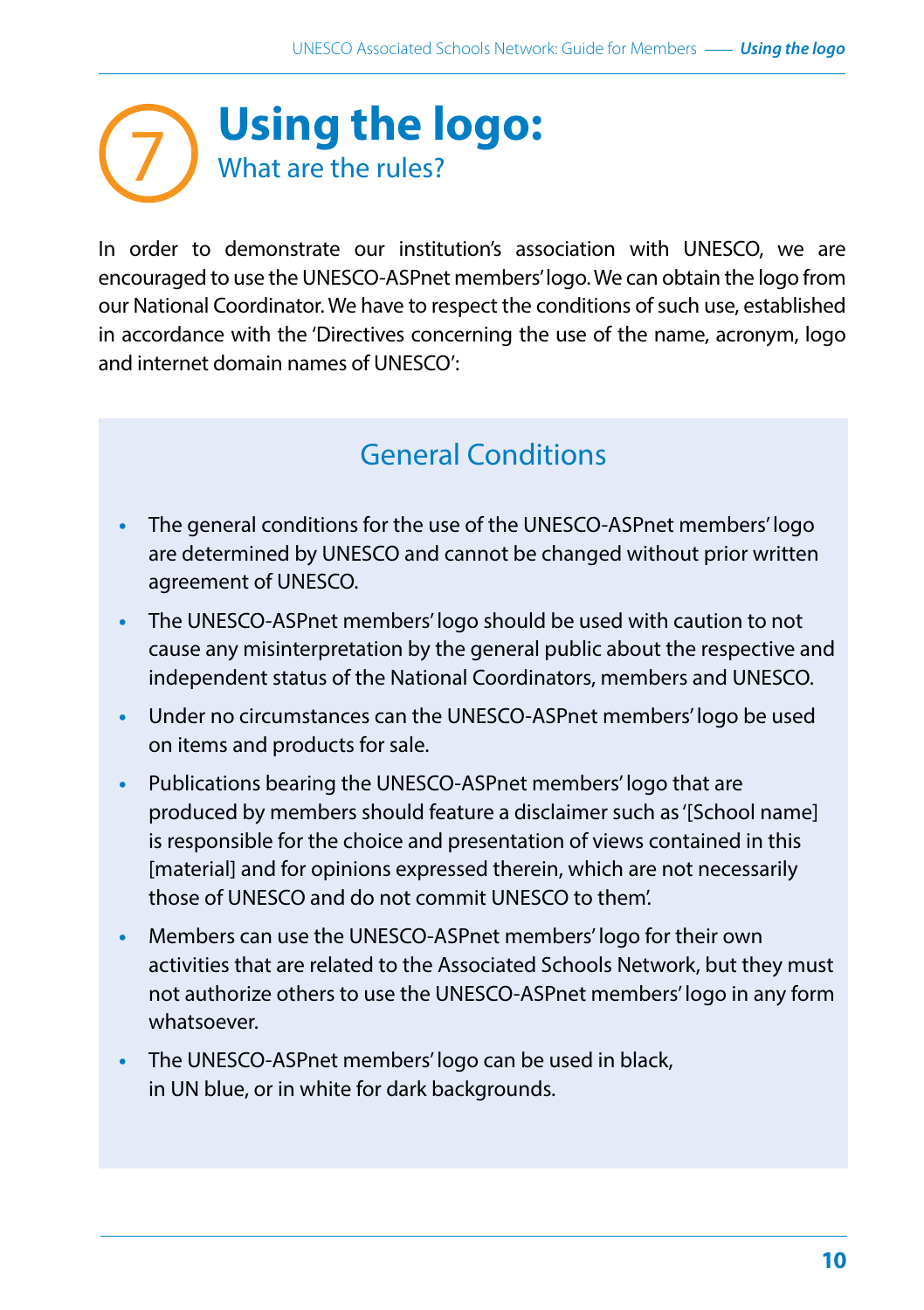- **•** The height of the temple symbol is used as a measurement for the size of the logo. When the logo is featured, the height of the temple symbol should never be smaller than 12 millimetres.
- **•** The UNESCO-ASPnet members' logo can be placed either next to a member school's own logo or separately elsewhere.
- **•** Members are fully responsible for the consequences arising out of their use of the UNESCO-ASPnet members' logo.

### UNESCO-ASPnet logo for use by members

The logo below is the standard UNESCO-ASPnet logo that members should use:



The logo is composed of three parts:

- **•** a. The logo of UNESCO which is composed of three inseparable elements: the temple symbol, the full name of the Organization and the vertical dotted line
- **•** b. The emblem of ASPnet (symbol and text 'UNESCO Associated Schools');
- **•** c. The text 'Member of'.

**!**

**Members should under no circumstances use the UNESCO-ASPnet logo without the text "Member of", nor the UNESCO logo alone without the ASPnet emblem.**

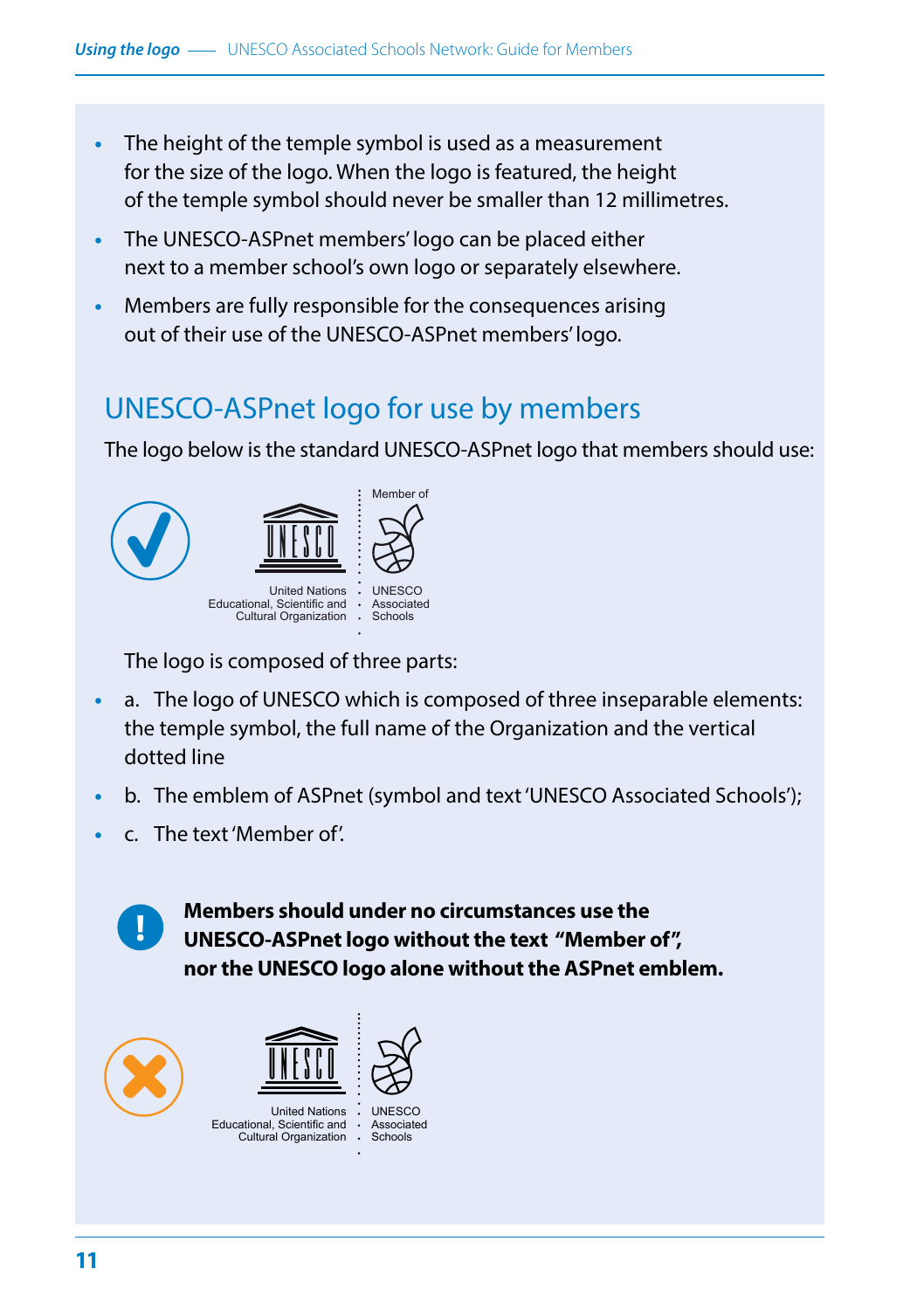## 8 **Looking for support**: Where can we turn?

**Contact** our ASPnet National Coordinator

Liaise with other ASPnet members in our country

Regularly consult UNESCO's ASPnet website and log into the Online Tool for ASPnet (OTA) to find information, teaching resources and ideas: <https://aspnet.unesco.org>

Regularly visit the national ASPnet website, IT platform or social media group

In consultation with our National Coordinator, contact:

ASPnet members in other countries —

National or local representatives of other UNESCO networks – such as UNESCO Chairs, Geoparks, Biospheres (MAB), cultural heritage sites and Learning Cities

Local partners such as municipalities, non-government organizations (NGOs), universities, local businesses, research institutes and libraries

—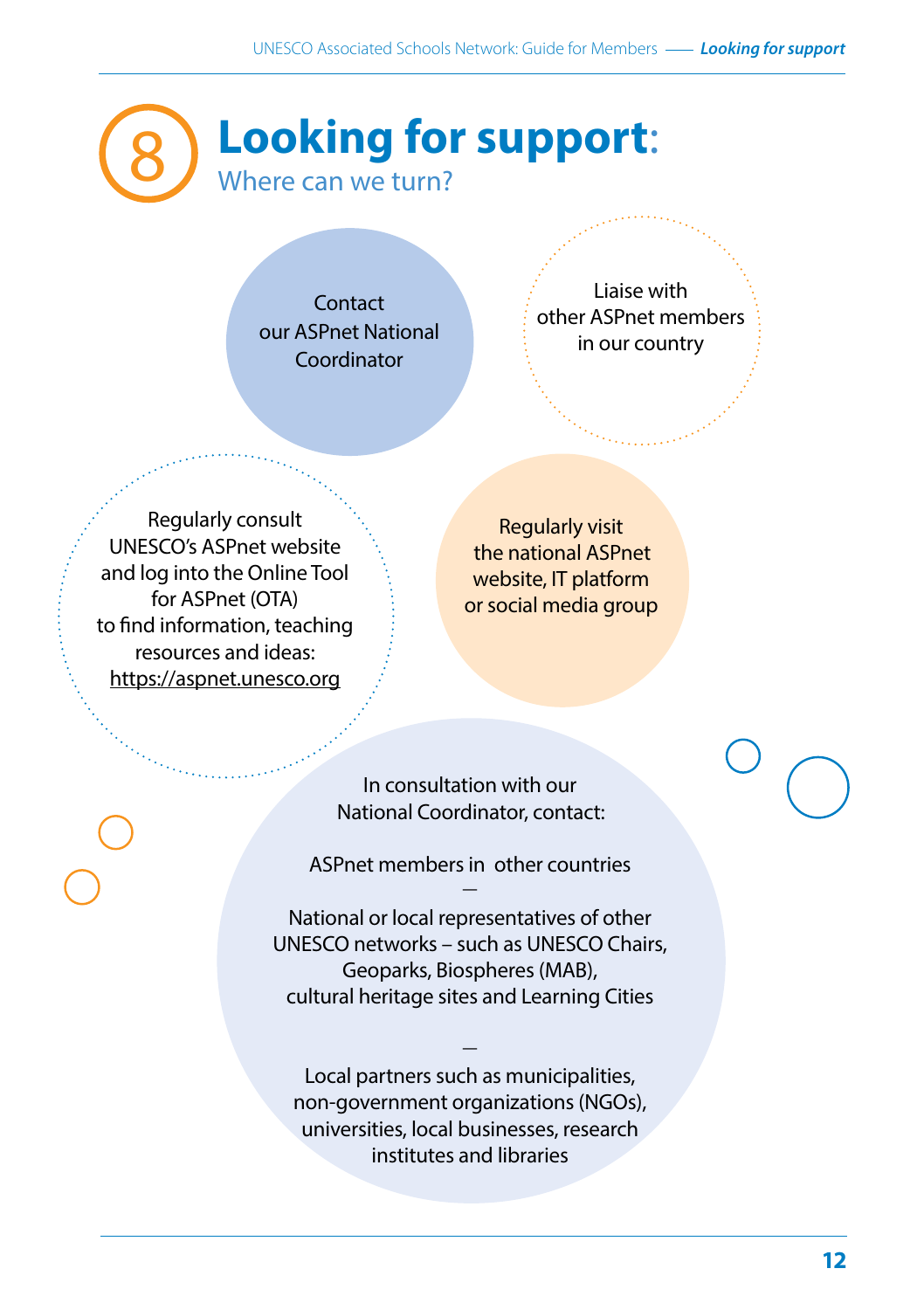## **Knowing the basics:** What reference materials are available?2 9

- **•** UNESCO Constitution; UNESCO 1945
- **•** The Universal Declaration of Human Rights; United Nations 1948
- **•** Transforming Our World the 2030 Agenda for Sustainable Development; United Nations 2015
- **•** Education 2030 Incheon Declaration and Framework for Action for the implementation of Sustainable Development Goal 4; UNESCO 2015
- **•** Recommendation concerning Education for International Understanding, Cooperation and Peace and Education related to Human Rights and Fundamental Freedoms; UNESCO 1974
- **•** UNESCO Associated Schools Network: Guide for National Coordinators; UNESCO 2018
- **•** Documents about the three ASPnet thematic action areas: Consult the UNESCO ASPnet website



<sup>2</sup> In the electronic version of this guide (available on [https://aspnet.unesco.org/\), ju](https://aspnet.unesco.org/)st click on the hyperlinks to access the reference materials.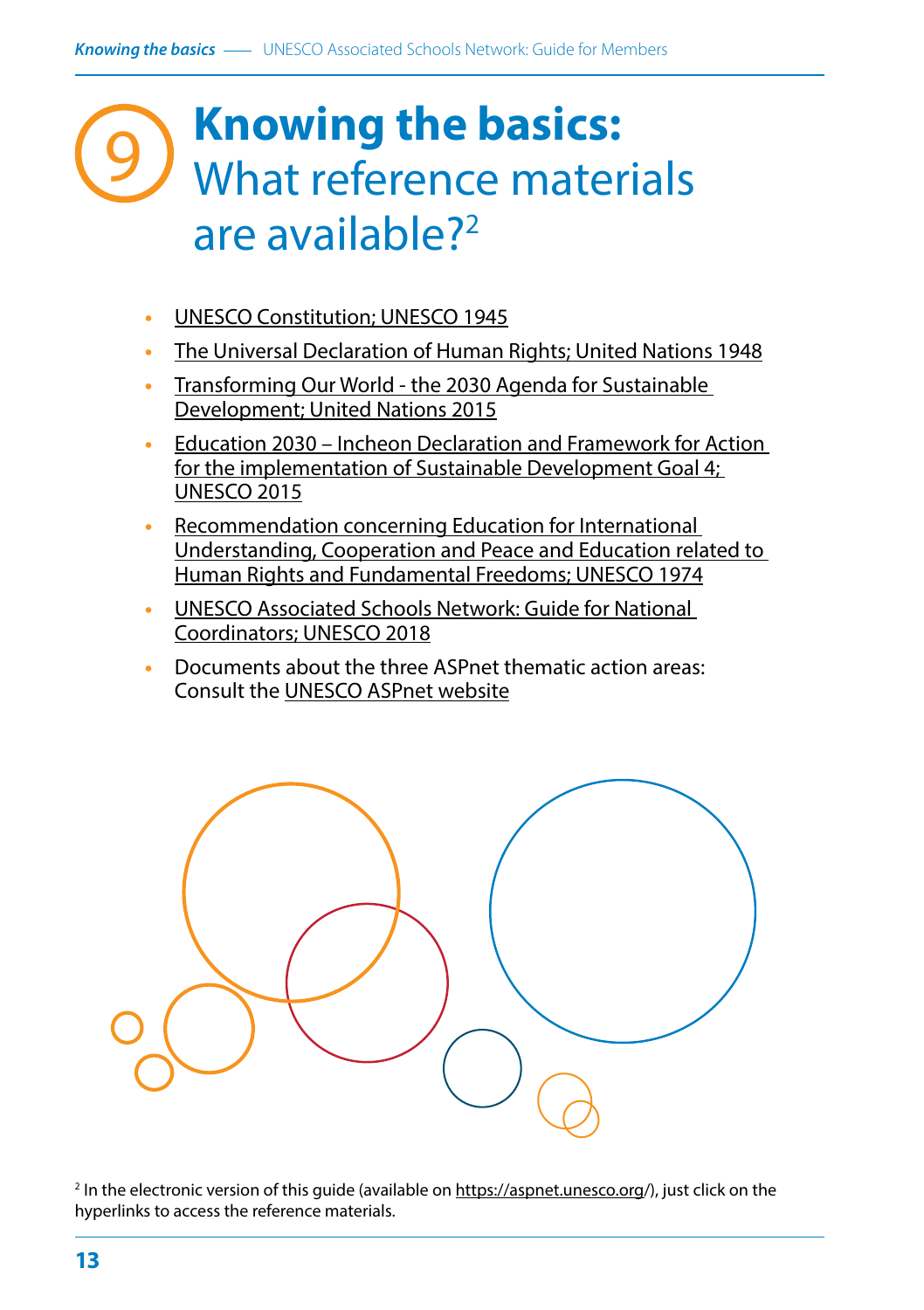To stay informed about UNESCO's current action and priorities and ASPnet worldwide, visit the UNESCO ASPnet website regularly, as well as our Facebook and Twitter channels:

- <https://aspnet.unesco.org/>
- <https://www.facebook.com/aspnet.aspnet>
- @ASPnetUNESCO #ASPnetUNESCO ASPnetUNESCO $\bullet$